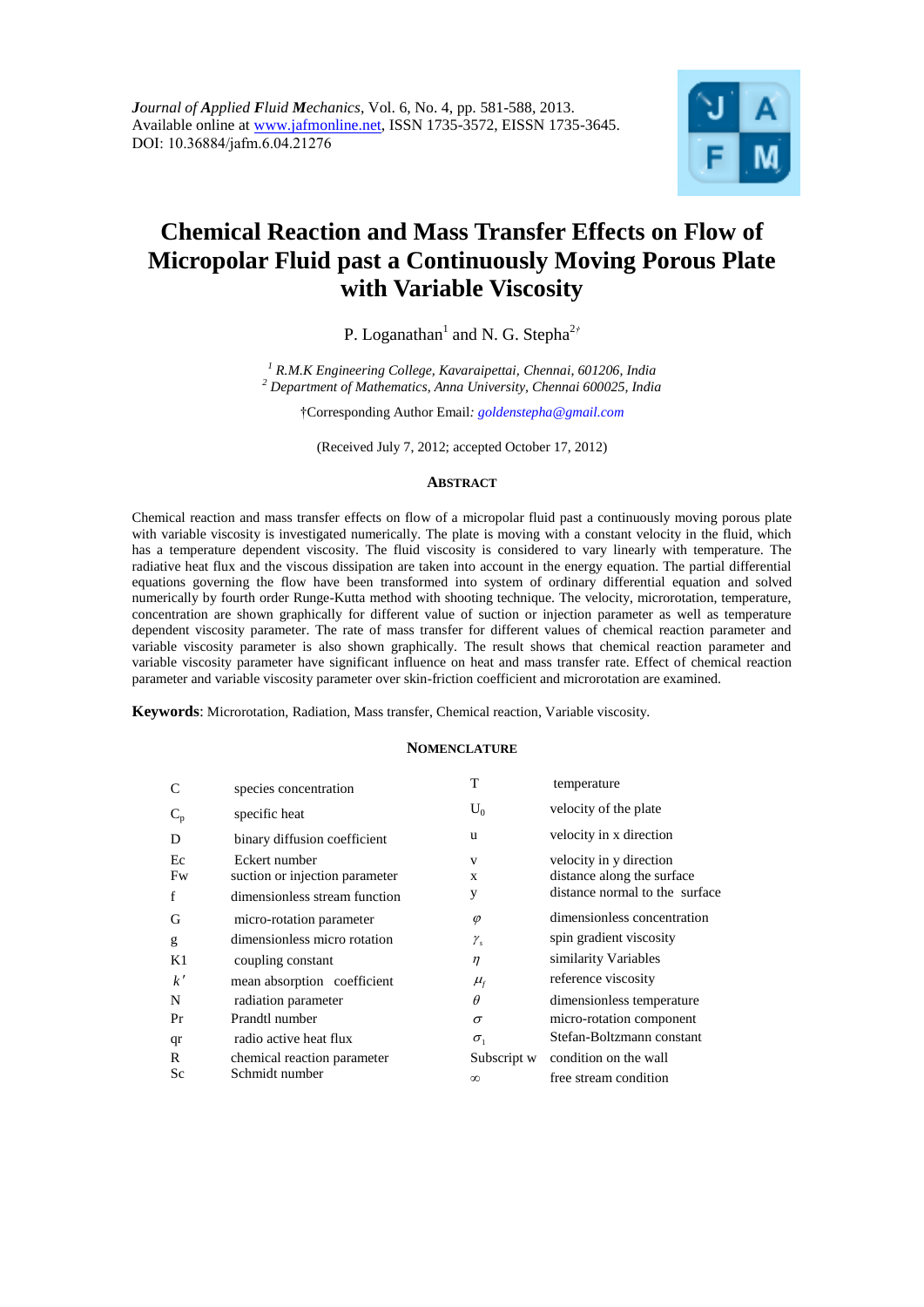## **1. INTRODUCTION**

The boundary layer flow of micropolar fluid has received considerable attention for the past few years, especially after the excellent work of Eringen (1964). Micropolar fluid is one of the complex fluids with microstructure. It consists of rigid, randomly oriented particles suspended in a viscous medium. Due to the rotation of the particle, the governing equation of the flow contains microrotation field in addition to velocity field, so it can exhibit the effect of microrotation occurred in micropolar fluid such as liquid crystals, animal fluid, and some polymeric fluids accurately. Eringen (1972) extended this theory to thermomicropolar theory. The problem of flow of Newtonian fluid past continuously moving plate was introduced by Sakiadis (1961) and similarity transformation is used to determine the numerical solution. Heat transfer effect on a continuously moving plate is analyzed by Tsou *et al*. (1967) and it showed that this flow is physically attainable under laboratory condition. Ebert (1973) revealed that under comparable flow condition, polar fluid would exhibit a greater resistance than a Newtonian fluid. The excellent review on micropolar fluid was given by Ariman *et al*. (1974).

Due to many engineering process such as extrusion of plastic sheet, crystal growing, polymer sheet extruded continuously for a die etc., the boundary layer flow of micropolar fluid on a continuously moving surface becomes an important area of research. Soundalgekar and Takhar (1983) studied the heat transfer of micropolar fluid past continuously moving plate by considering the fluid medium at rest for constant microinertia. The knowledge of radiation effect plays a vital role in nuclear power plant, gas turbines, and space vehicles. Heat transfer of a micropolar fluid in the presence of radiation was analyzed by Perdikis and Raptis (1996). Raptis (1998) reported the effect of radiation on flow of a micropolar fluid past a continuously moving plate and as a result increasing radiation parameter has the effect of decreasing the temperature. Hassan and Arabawy (2003) studied radiation effect on the flow of a micropolar fluid past a continuously moving plate with suction/injection. Anjalidevi and Ganga (2010) performed the effect of viscous dissipation on MHD nonlinear flow and heat transfer past a porous medium with prescribed heat flux. Govardhan and Kishan (2012) focused the unsteady MHD boundary layer flow of an incompressible micropolar fluid over a stretching sheet.

Combined heat and mass transfer effect in moving fluid is also important in view of several physical problems. Heat and mass transfer occur in the process such as drying evaporation at the surface of water body, energy transfer in wet cooling tower and the flow in a desert cooler simultaneously. Recently Loganathan and Golden stepha (2012) studied the problem of heat and mass transfer effects on micropolar fluid past continuously moving flat plate in the presence of radiation. The study of combined heat and mass transfer problems with chemical reaction are also important in many processes such as heat exchangers that are used

for the cooling of electronic circuits, packed bed chemical reactor, and also in radioactive waste georepositories. In many chemical processes, chemical reaction takes place between the surface and the fluid, which moves due to continuous movement of the surface. Chemical reaction can be classified into homogeneous and heterogeneous. If the rate of reaction is directly proportional to spices concentration, then it is said to be first order chemical reaction. Recently Anand Rao *et al.* (2012) studied the Chemical reaction effects on an unsteady MHD free Convection fluid flow past a semi-infinite vertical plate Embedded in a porous medium with heat absorption.

Most of the studies on heat and mass transfer are with constant properties; however, it is known that physical properties vary considerably with temperature. For example in lubricant fluid, raise in temperature due to internal friction affects the viscosity, so the viscosity is no longer constant. It is essential to consider viscosity as variable quantity to predict the flow behavior accurately. Moreover, Kabeir (2004) studied the effect of radiation and heat transfer on micropolar fluid with variable viscosity.

In literature survey, so far no research has been made to analyze the problem of chemical reaction and mass transfer effects on flow of micropolar fluid past a continuously moving porous plate with variable viscosity. Hence, the objective of the present paper is to study the effects of variable viscosity and chemical reaction on a micropolar fluid past continuously moving porous plate with radiation by considering the mass diffusion process simultaneously for all aspects of the flow.

## **2. FORMULATION OF A PROBLEM**

Consider a steady, two-dimensional incompressible heat and mass transfer flow on a continuously moving flat porous plate with a constant velocity with variable viscosity in a micropolar fluid medium at rest as shown in Fig 1. The origin of the coordinate system is placed at the place where the plate is drawn into the fluid medium (slot).



**Fig. 1.** Coordinate system and flow model

The coordinate axis x is taken along the plate and y-axis is normal to it. The surface of the plate is maintained at a uniform temperature  $T_w$ and a uniform concentration  $C_W$ . The fluid viscosity is considered to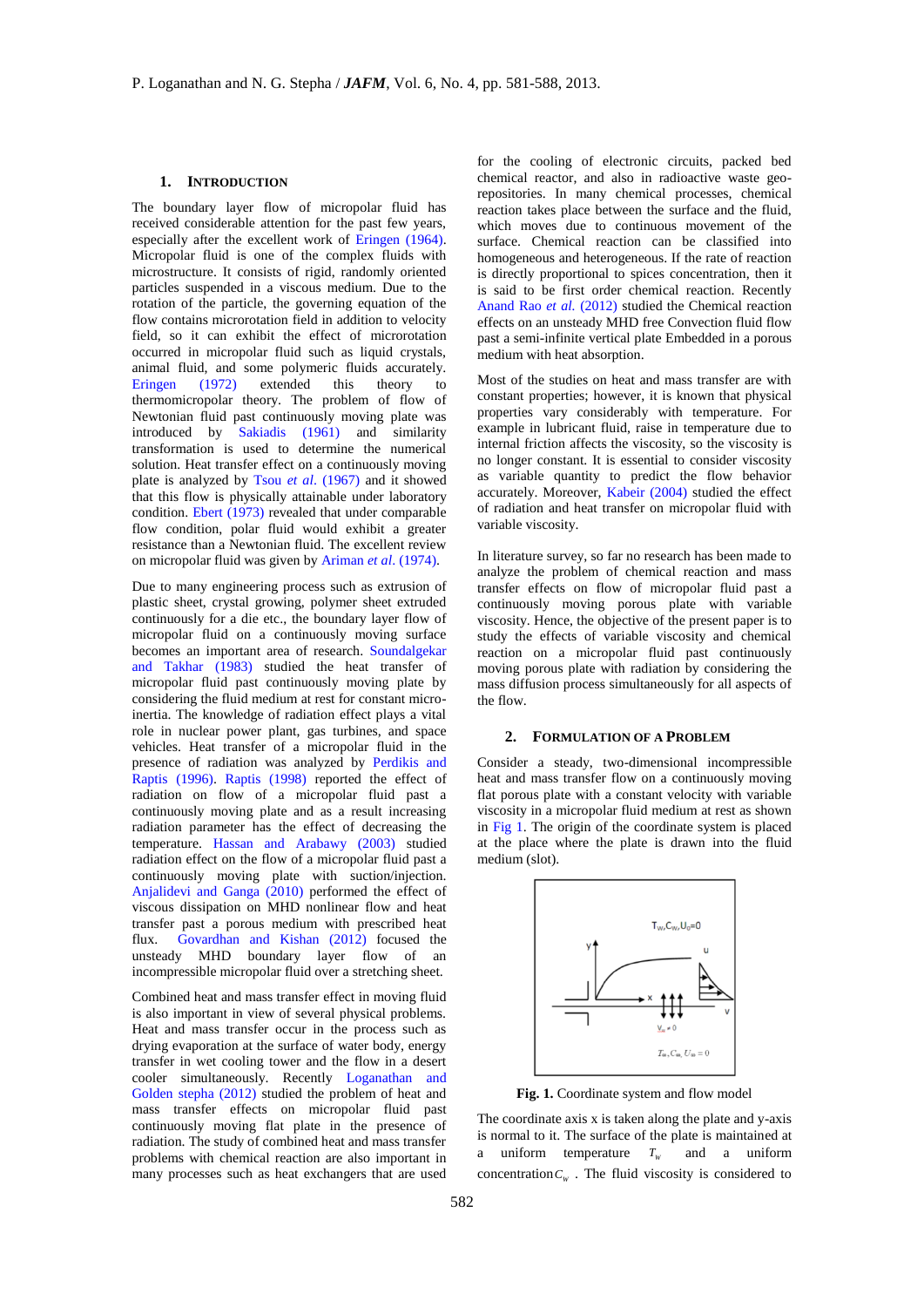vary linearly with temperature as given below  $\mu = \mu_f (1 + \gamma_f (\theta - 1/2))$ . Viscous dissipation in the energy equation is also taken in to account.

Under the above assumption, the boundary layer governing the flow, angular velocity, and heat transfer of a micropolar fluid on a continuously moving plate are given by Raptis, (1998) and Arabawy, (2003). In addition to that, species diffusion equation is considered to analyze the mass transfer effect.

$$
\frac{\partial u}{\partial x} + \frac{\partial v}{\partial y} = 0 \tag{1}
$$

$$
u\frac{\partial u}{\partial x} + v\frac{\partial u}{\partial y} = \frac{1}{\rho}\frac{\partial}{\partial y}(\mu + s)\frac{\partial u}{\partial y} + k_1\frac{\partial \sigma}{\partial y}
$$
(2)

$$
\gamma_s \frac{\partial^2 \sigma}{\partial y^2} - 2\sigma - \frac{\partial u}{\partial y} = 0 \tag{3}
$$

$$
u \frac{\partial T}{\partial x} + v \frac{\partial T}{\partial y} = \frac{k}{\rho c_p} \left( \frac{\partial^2 T}{\partial y^2} \right) + \frac{\gamma}{c_p} \left( \frac{\partial u}{\partial y} \right)^2 - \frac{1}{\rho c_p} \frac{\partial q_r}{\partial y}
$$
(4)

$$
u\frac{\partial C}{\partial x} + v\frac{\partial C}{\partial y} = D\frac{\partial^2 C}{\partial y^2} - R_C (C - C_\infty)
$$
\n(5)

#### With boundary condition

$$
u = U_0
$$
,  $v = V_w$ ,  $T = T_w$ ,  $\sigma = 0$ , at  $y = 0$   
\n $u = 0$ ,  $v = 0$ ,  $T = T_w$ ,  $\sigma = 0$ , as  $y \to \infty$  (6)

and the boundary conditions for diffusion Eq.  $(5)$  are  $C = C_w$  at  $y = 0$ ,  $C = C_\infty$ , as  $y \to \infty$  where  $\mu$ is the dynamic viscosity, s is the gyro viscosity,  $\rho$  is the density of the fluid,  $k_1 = \frac{s}{\rho}$  coupling constant,  $U_0$ is the uniform velocity of the plate,  $V_w$  is the non zero velocity component of the wall.

The rosseland approximation (Loganathan and Ganesan, 2002) is used to describe the radiative heat flux in the energy equation, which leads to the radiative heat flux  $q_r = -\frac{4\sigma_1}{\sigma_1} \frac{\partial T}{\partial r}$  $q_r = -\frac{4\sigma_1}{3k} \frac{\partial T}{\partial y}$  $=-\frac{4\sigma_1}{3k'}\frac{\partial T^4}{\partial y}$  where  $\sigma_1$  is the Stefan

Boltzmann constant and  $k'$  is the mean absorption coefficient. If the temperature difference with in the flow are sufficiently small such that  $T^4$  may be expressed as linear function of the temperature, then the Taylor's series  $T^4$  about  $T_{\infty}$ , after neglecting the higher order terms is given by

$$
T^4 \approx 4T_{\infty}^3 T - 3T_{\infty}^4 \tag{7}
$$

In view of Eq.  $(6)$  and Eq.  $(7)$ , Eq.  $(4)$  becomes

$$
u\frac{\partial T}{\partial x} + v\frac{\partial T}{\partial y} = \frac{k}{\rho c_p} \frac{\partial^2 T}{\partial y^2} + \frac{\gamma}{c_p} \left(\frac{\partial u}{\partial y}\right)^2 + \frac{16\sigma T_x^3}{3K'\rho_c} \left(\frac{\partial^2 T}{\partial y^2}\right)
$$
(8)

Now considered the following dimensionless similarity transform

$$
\eta = y \sqrt{\frac{U_0}{2\gamma x}}, \ \psi = \sqrt{2\gamma U_0 x} f(\eta), \ \sigma = \sqrt{\frac{U_0^3}{2\gamma x}} g(\eta), \tag{9}
$$

$$
\theta = \frac{T - T_{\infty}}{T_w - T_{\infty}}, \quad \varphi = \frac{C - C_{\infty}}{C_w - C_{\infty}}, K = \frac{k_1}{\gamma}, \quad G = \frac{U_0 \gamma_s}{\gamma_x},
$$

$$
\Pr = \frac{\gamma \alpha_c}{k}, \quad N = \frac{k k}{4 \sigma_i T_{\infty}}^3, \quad Ec = \frac{U_0^2}{c_p (T_w - T_{\infty})},
$$

$$
R = -R_c \left(\frac{2x}{U_0}\right), \quad F_w = -V_w \sqrt{\frac{2x}{\gamma U_0}}
$$

where  $f(\eta)$ ,  $g(\eta)$  are dimensionless stream functions. In view of Eq.  $(9)$ , Eqs.  $(2)$ - $(5)$  and Eq. $(8)$  are reduced to the following ordinary differential equations

$$
(1 + \gamma_f (\theta - 0.5) + k) f'' + ff' + \frac{k}{2} g' + \gamma_f \theta' f'' = 0
$$
 (10)

$$
Gg'' - 4g - 2f'' = 0 \tag{11}
$$

$$
(3N + 4)\theta'' + 3PrN \theta' + 3N PrEc(f'')^{2} = 0
$$
 (12)

$$
\varphi'' + Scf \varphi' + ScR\varphi = 0 \tag{13}
$$

The corresponding initial and boundary conditions in non-dimensional quantities are given by

$$
\eta = 0: f(0) = F_W, f'(0) = 1, \theta(0) = 1, g(0) = 0, \varphi(0) = 1 \eta = \infty: f'(\infty) = 0, \theta(\infty) = 0, g(\infty) = 0, \varphi(\infty) = 0
$$
\n(14)

The parameters G, R, A, and FW correspond to local effects, that is, relating to specific values of x. Many authors including Raptis (1998), Arabawy (2003), Rahman and Sattar (2007), Rahman (2009), Rahman *et al*. (2009), M.S. Alam *et al.* (2009), Kabeir (2004) are used the above similarity analysis and the same has been used in the present problem. Therefore Eq. (10) to Eq. (13) are ordinary differential equations, which are locally similar together with the boundary conditions Eq. (14).

The interesting physical parameters are local skinfriction coefficient and the local Nusselt number and local Sherwood number which can be defined as follows  $C_f = \frac{2v_w}{\rho U_0^2}$  $C_f = \frac{2\tau_{w}}{\rho U_0^2},$  $=\frac{2t_w}{\rho U_0^2}$ ,  $Nu_x = \frac{xq_w}{k(T_w - T_\infty)}$ ,  $Nu_x = \frac{xq}{1-q}$  $=\frac{xq_w}{k(T_w-T_w)}, \quad Sh_x=\frac{xq_w}{D(C_w-C_w)}$  $Sh_r = \frac{xq}{\sqrt{r}}$  $=\frac{Xq_M}{D(C_W-C_w)}$ where

where  

$$
\tau_{w} = \left[ (\mu + K) \frac{\partial u}{\partial y} + K \sigma \right]_{y=0}, q_{w}(x) = -k \left( \frac{\partial T}{\partial y} \right)_{y=0}, q_{M}(x) = -D \left( \frac{\partial C}{\partial y} \right)_{y=0}
$$

Using similarity variable Eq.  $(9)$ , we get

$$
C_f = -2\operatorname{Re}^{\frac{-1}{2}}_{x} f''(0), \quad Nu_x = \frac{-\operatorname{Re}^{\frac{1}{2}}_{x} \theta'(0)}{\sqrt{2}}, \quad Sh_x = \frac{-\operatorname{Re}^{\frac{1}{2}}_{x} \phi'(0)}{\sqrt{2}}.
$$

# **3. NUMERICAL SOLUTION**

The coupled non-linear ordinary differential equations Eqs. (10), (11), (12), and (13) with the boundary condition Eq.  $(14)$  are solved numerically by fourth order Runge-Kutta method along with Nactsheim– Swigert shooting technique (Adams and Rogers, 1973) for the prescribed parameter  $F_w$ , K, N, Pr, Sc, G, R, and  $\gamma_f$ . In the boundary condition Eq. (14), there are four asymptotic boundary condition and hence there are four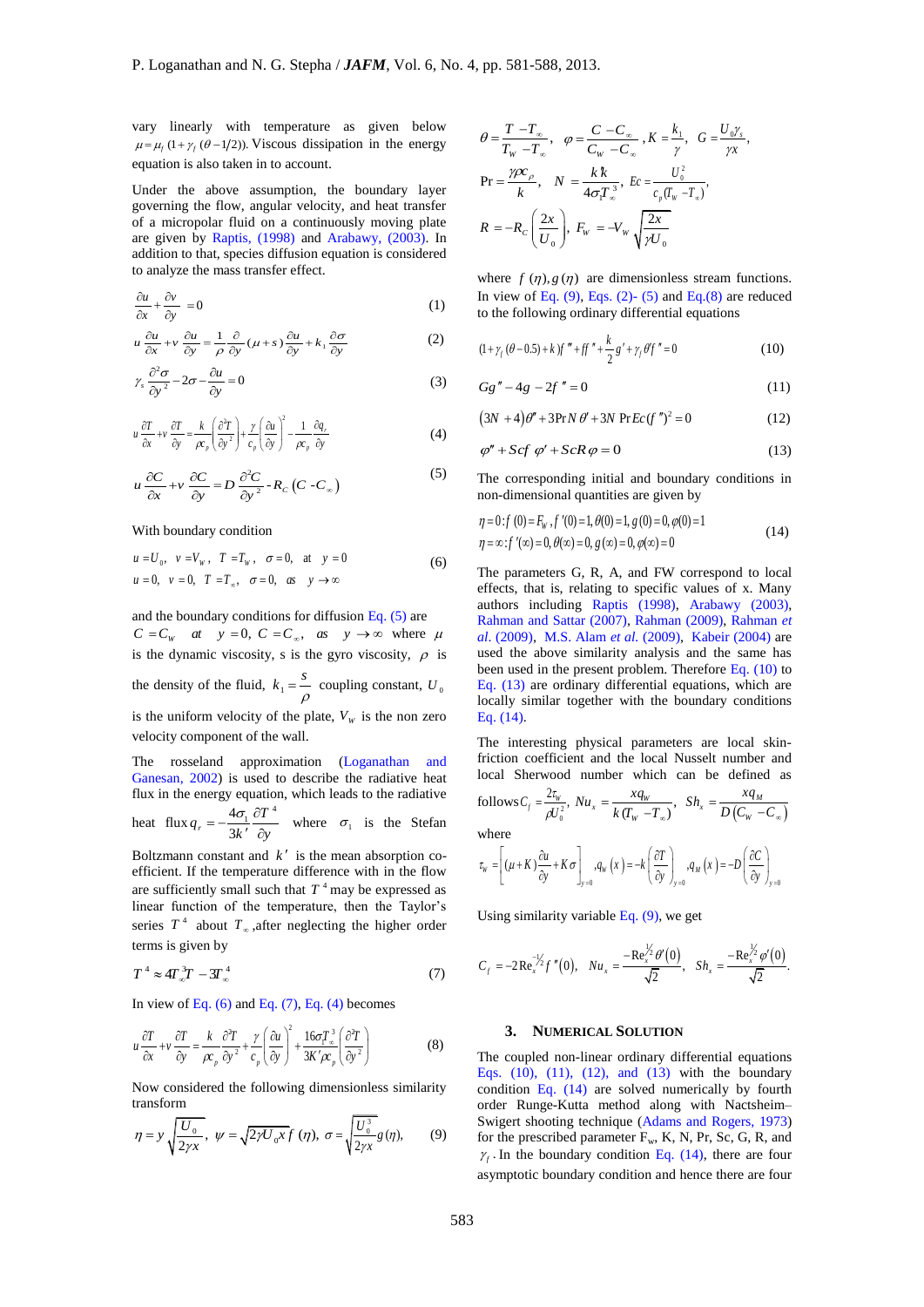unknown surface condition  $f''(0)$ ,  $g'(0)$ ,  $\theta'(0)$ , and  $\varphi'(0)$ . Values of these unknown surface conditions are obtained by Nactsheim-Swigert technique (Adams and Rogers, 1973). A computer program was set up for the

above- mentioned procedure along with fourth order Runge-Kutta method to solve the Eqs.  $(10) - (13)$  with boundary condition Eq. (14). A step size of  $\Delta \eta = 0.01$ was selected to satisfy the convergence criterion of 10-4 in all cases.

## **4. RESULT AND DISCUSSION**

To discuss the effect of the variable viscosity  $\gamma_f$ , chemical reaction R, and suction or injection parameter  $F_w$ , the numerical solution is given as velocity, temperature, concentration, and angular momentum profiles for physical parameters such as G, K, N, Sc,  $R, \gamma_f$  and Pr. The present value of heat transfer parameter  $-\theta'(0)$  is also compared with Arabawy (2003) and it has excellent agreement with them.

The dimensionless velocity component for different values of suction or injection parameter  $F_w$  and chemical reaction parameter R with  $K = 0.2$ ,  $N = 5.0$ , Sc = 2.0,  $\gamma_f = 0.8$  and Pr = 0.733 is portrayed in Fig. 2. It is observed that for increasing value of  $F_w$ , the velocity field gradually decreases. If  $F_w > 0$  then the resistance of the fluid increases and has a tendency to reduce the velocity of the flow, but wall injection ( $F_w$  < 0) produces the opposite effect. This behavior is clearly seen from Fig. 2. Also it is observed that change in chemical reaction parameter has no effect on the velocity profile.



**Fig. 2.** Velocity profile for different values of suction and injection and reaction parameter

Angular velocity profiles for various  $F_w$  are presented in the Fig. 3. It may be noticed that for  $F_w < 0$ , angular velocity profiles increases within the domain  $\eta$  < 1.0 with increasing value of  $F_w$ . This is because of the rotation of the micro constituents induced near the surface of the plate due to increase of suction velocity. Outside this region, kinematic viscosity is dominant, so angular velocity profiles overlap and decrease with increasing value of  $F_w$ . It is interesting to notice that if  $F_w$  is less, then it takes more time to reach its maximum, however, the exact opposite behavior takes

place for increasing value for  $F_w$ . It is observed that for  $F_w = 0.0$ , the angular velocity profile reaches the maximum at  $\eta = 1.5$  and for  $F_w = 0.7$ , the angular velocity profile reaches the maximum at  $\eta = 0.8$ .



**Fig. 3.** Micro rotation profile for different values of suction and injection

The effects of suction or injection parameter  $F_w$  on the temperature profile for the value of  $Pr = 0.733$  and  $Pr =$ 7 are shown in Fig. 4. Similar to the velocity field, wall suction ( $F_w > 0$ ) has a tendency to reduce the thermal boundary layer thickness and wall injection  $(F_w < 0)$  has a tendency to increase the thermal boundary layer thickness. Because of this fact, the temperature field gradually decreases with increasing value of  $F_w$  in both these cases.



**Fig. 4.** Temperature profile for different values of suction and injection

The effects of suction or injection parameter  $F_w$  on concentration profile for  $Sc = 1.0$ ,  $Pr = 7.0$ ,  $K = 0.2$ , G  $= 2.0, \gamma_f = 0.8$  and N = 5.0 are shown graphically in Fig. 5. It is observed that for increasing value of  $F_w$ , the concentration profile decreases. The concentration profile for different values of R,  $Pr = 0.7$ ,  $K = 0.2$ ,  $G =$ 2.0,  $\gamma_f = 0.8$ , N = 5.0, and Sc = 1.0 are shown in Fig. 6. It is observed that the increasing value of R the concentration profile decreases. Moreover, smaller values of R, concentration profile gradually decreases, whereas large values of R affect the concentration profile tremendously. It can be observed that the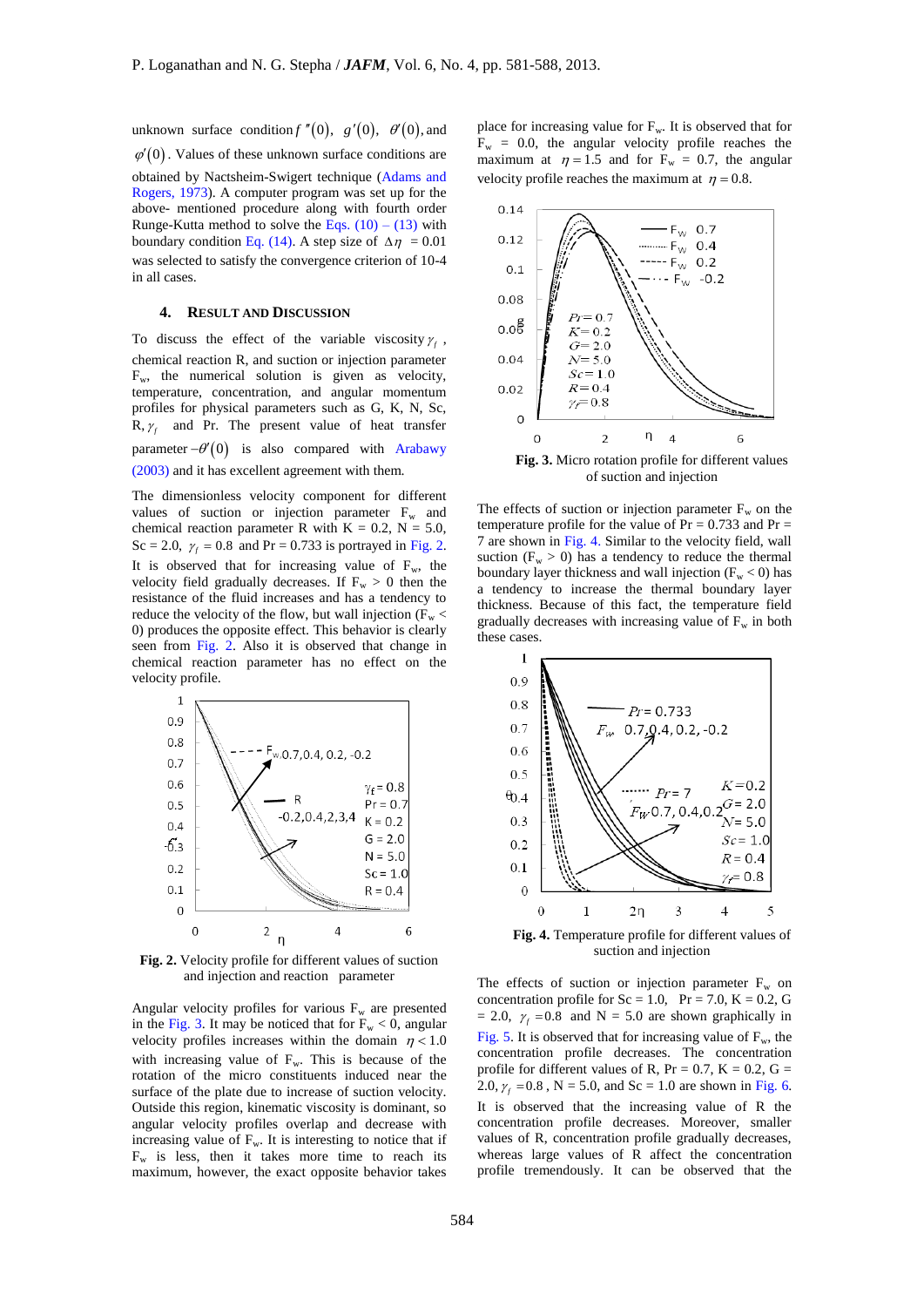concentration changes positive to negative and then reaches to zero. This is because of concentration of the fluid does not remains constant and is consumed continuously during the course of reaction, so the concentration decreases as R increases. The temperature profile for different values of Pr and R,  $N = 5.0$  Sc =1.0,  $\gamma_f$  =0.8, and F<sub>w</sub> = 0.7 are shown in Fig. 7. It shows that the temperature decreases with increasing value of Pr. For smaller value of Pr, thermal conduction is more, so the heat is able to diffuse more rapidly than higher values of Pr and also move away from the heat surface quickly than higher values of Pr. It is also observed that change in chemical reaction parameter has no effect on the temperature profile.



**Fig. 5.** Concentration profile for different values of suction and injection



**Fig. 6.** Concentration profile for different values of R



**Fig. 7.** Temperature profile for different values of R and different values of Pr

Figures 8 to 11 display the velocity, temperature, concentration, and angular momentum profiles for different values of  $\gamma_f$ . It shows that the velocity profile increases with increasing value of temperaturedependent fluid viscosity parameter  $\gamma_f$ , but the temperature and concentration decreases with increasing value of  $\gamma_f$ . In Fig. 8, the velocity is found to be increase with the increase of temperaturedependent viscosity parameter. This increasing value of  $\gamma_f$  causes decrease in fluid viscosity, which results the increment in the velocity and the boundary layer thickness. With an increase of  $\gamma_f$ , fluid velocity increases whereas the fluid temperature decreases. In Fig. 10, the temperature is found to decrease with increasing value of  $\gamma_f$  as expected. The concentration profile for different values of Sc,  $Pr = 0.733$ ,  $K = 0.2$ , G  $= 2.0$  and N = 5.0 are also shown in Fig. 11. It is also observed that with the increasing value of Sc the concentration profile decreases. Increasing Sc indicates that the species diffusion reduces and viscous force increases which cause a decrease in concentration as expected.



**Fig. 8.** Velocity profile for different variable viscosity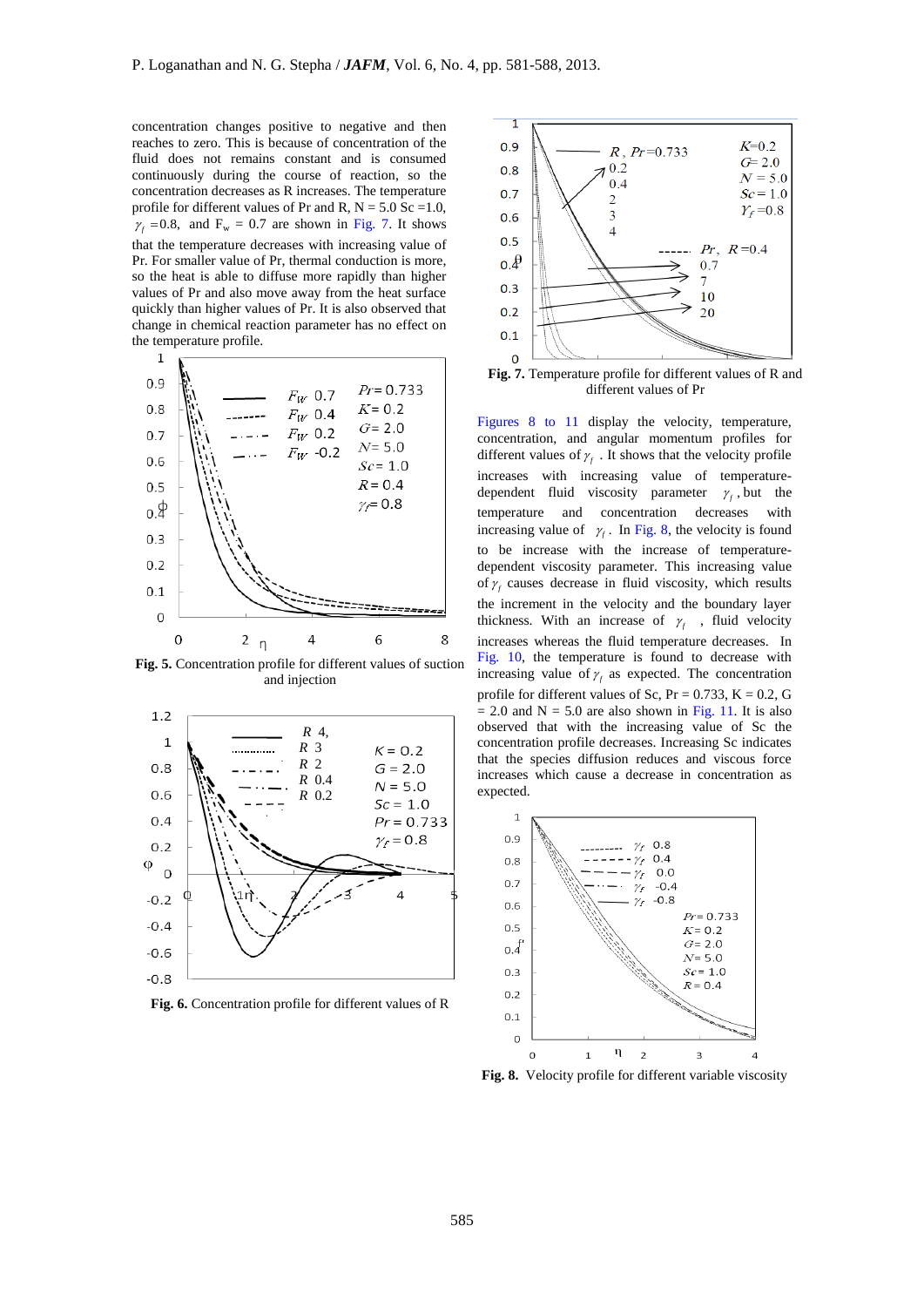

**Fig. 9.** Microrotation profile for different variable viscosity







and for different values of Sc

Figure 12 depicts the effects of Pr on the heat transfer for various values of suction or injection parameter  $F_w$ . It is observed that heat transfer increase quite rapidly with increasing Pr. Figure 13 shows the variation in

skin-friction coefficient against the suction or injection parameter  $F_w$  for different values of  $\gamma_f$ .



Pr



**Fig.13.** Skin-friction coefficient against suction parameter for different value of viscosity

Figure 14 shows the variation in microrotation coefficient against the suction or injection parameter  $F_w$ for different values of  $\gamma_f$ . From Fig. 13 and Fig. 14, it can be seen that skin-friction coefficient and microrotation coefficient decreases for increasing value of  $\gamma_f$  .

| 0.4      |                                        |                           |
|----------|----------------------------------------|---------------------------|
| 0.35     |                                        |                           |
| 0.3      |                                        |                           |
| 0.25     |                                        |                           |
| 0.2      |                                        |                           |
| 0.18     | $- \gamma_f$ 0.8<br>$--- \gamma_f$ 0.4 | $Pr = 0.733$<br>$K = 0.2$ |
| 0.1      | $- \gamma_f$ -0.4                      | $G = 2.0$                 |
| 0.05     | $-\cdots - \gamma_f$ -0.8              | $N = 5.0$<br>$Sc = 1.0$   |
| $\Omega$ |                                        | $R = 0.4$                 |
|          | 0.2<br>$0.4 F_{w}$                     | 0.6                       |

**Fig. 14.** Microrotation parameter against suction parameter for different value of viscosity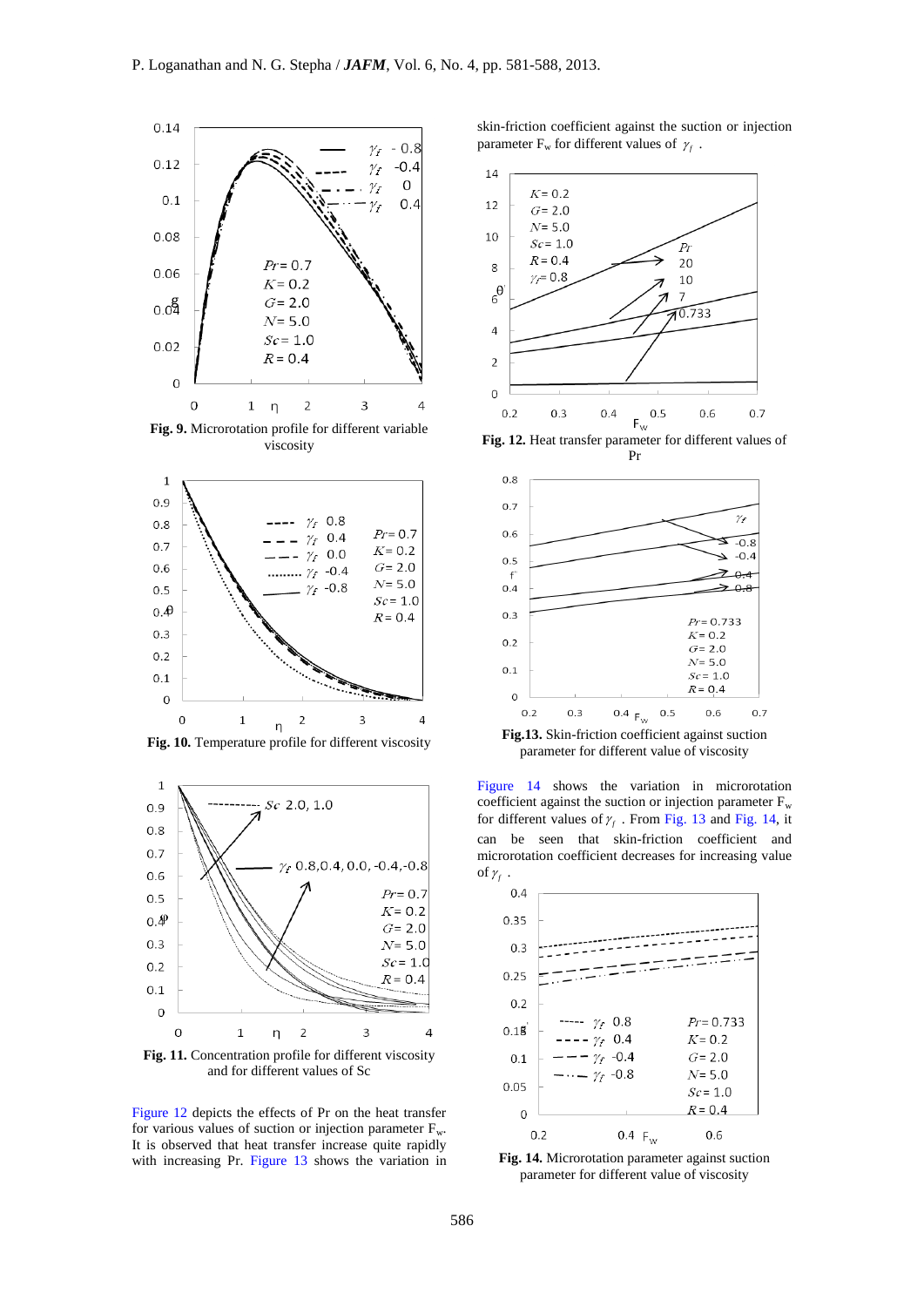Figure 15 shows the variation in rate of mass transfer against the suction or injection parameter  $F_w$  for different values of  $\gamma_f$ . The effects of chemical reaction parameter R on the mass transfer for various values of suction or injection parameter  $F_w$  are also plotted in Fig. 15. It is observed that the rate of mass transfer decreases for increasing value of R, but it increases for increasing value of  $\gamma_f$ .



**Fig. 15.** Rate of mass transfer against suction parameter for different value of viscosity and chemical reaction parameter

# **5. CONCLUSION**

A numerical study has been carried out to study the effect of radiation on the flow of a micropolar fluid past continuously moving plate in the presence of mass transfer. The governing equations are transformed into system of non-linear ordinary differential equations by using similarity variables. It is solved numerically by using fourth order Runge-Kutta method along with Nactsheim–Swigert shooting technique (Adams and Rogers, 1973). Computation is carried out for the prescribed parameter  $F_w$ , K, N, Pr, Sc, R,  $\gamma_f$ , and G.

Conclusions of this study are as follows;

- (i) The velocity, temperature, concentration profiles decreases when the suction or injection parameter  $F_w$  increases.
- (ii) Also the temperature decreases due to increase in Prandtl number and concentration profile decreases at the increase of Sc.
- (iii) For increasing value of R the concentration profile decreases. It is also observed that for smaller values R, concentration profile gradually decreases, and for large values R concentration profile changes positive to negative and then reaches to zero.
- (iv) For increasing value of temperature-dependent viscosity parameter, the temperature and concentration profile decreases.
- (v) The velocity profile increases for increasing value of temperature-dependent viscosity parameter.
- (vi) The heat transfer parameter increases as the increasing value of Pr.
- (vii) The influences of chemical reaction parameter and temperature-dependent viscosity parameter on mass transfer are shown in the figures.

For increasing temperature-dependent viscosity, skinfriction coefficient and microrotation parameter decreases.

**Table 1** Comparison value of  $-\theta'(0)$  for various values of Pr and K = 0.2, G = 2, N = 5.0, Ec =  $0.02$ ,  $F_W = 0$ ,  $R = 0$ ,  $A = 0$ ,  $\gamma_f = 0.0$ 

| Pr               | Arabawy (2003)                        | <b>Present work</b>                         |
|------------------|---------------------------------------|---------------------------------------------|
| 0.73<br>10<br>20 | 0.4270<br>1.6986<br>2.06029<br>2.9719 | 0.508150<br>1.77500<br>2.139328<br>3.061166 |

## **REFERENCES**

- Adams, J.A. and D.F. Rogers (1973). *Computer-Aided Heat Transfer Analysis*, McGraw-Hill.
- Ahmadi G., (1976). "Self-similar solution of incompressible micropolar boundary layer flow over semi infinite plate", *Int. J. Eng. Sci.,* 14, 639 - 646.
- Alam, M.S., M.M. Rahman and M.A. Sattar (2009). On the effectiveness of viscous dissipation and joule heating on steady magnetohydrodynamic heat and mass transfer flow over an inclined radiate isothermal permeable surface in the presence of thermophoresis, *Commun. Nonlinear Sci. Numer. Simul*, 14, 2132–2143.
- Anand Rao, J., S. Sivaiah and R. Srinivasa Raju (2012). Chemical reaction effects on an unsteady MHD free Convection fluid flow past a semi-infinite vertical plate Embedded in a porous medium with heat absorption, *Journal of Applied Fluid Mechanics*, 5(3), 63-70.
- Anjalidevi, S.P and B. Ganga (2010). Dissipation effects on MHD nonlinear flow and heat transfer past a porous medium with prescribed heat flux, *Journal of Applied Fluid Mechanics,* 13(5), 1-6.
- Arabawy, H. A. M. El. (2003). Effect of suction/injection on the flow of a micropolar fluid past a continuously moving plate in the presence of radiation, *Int. J. Heat Mass Transfer*, 46, 1471- 1477.
	- Ariman, T., M.A. Turk and N.D. Sylvester (1974). Application of Microcontinuum fluid mechanics. *Int. J. Eng. Sci.,* 12, 273 – 293.